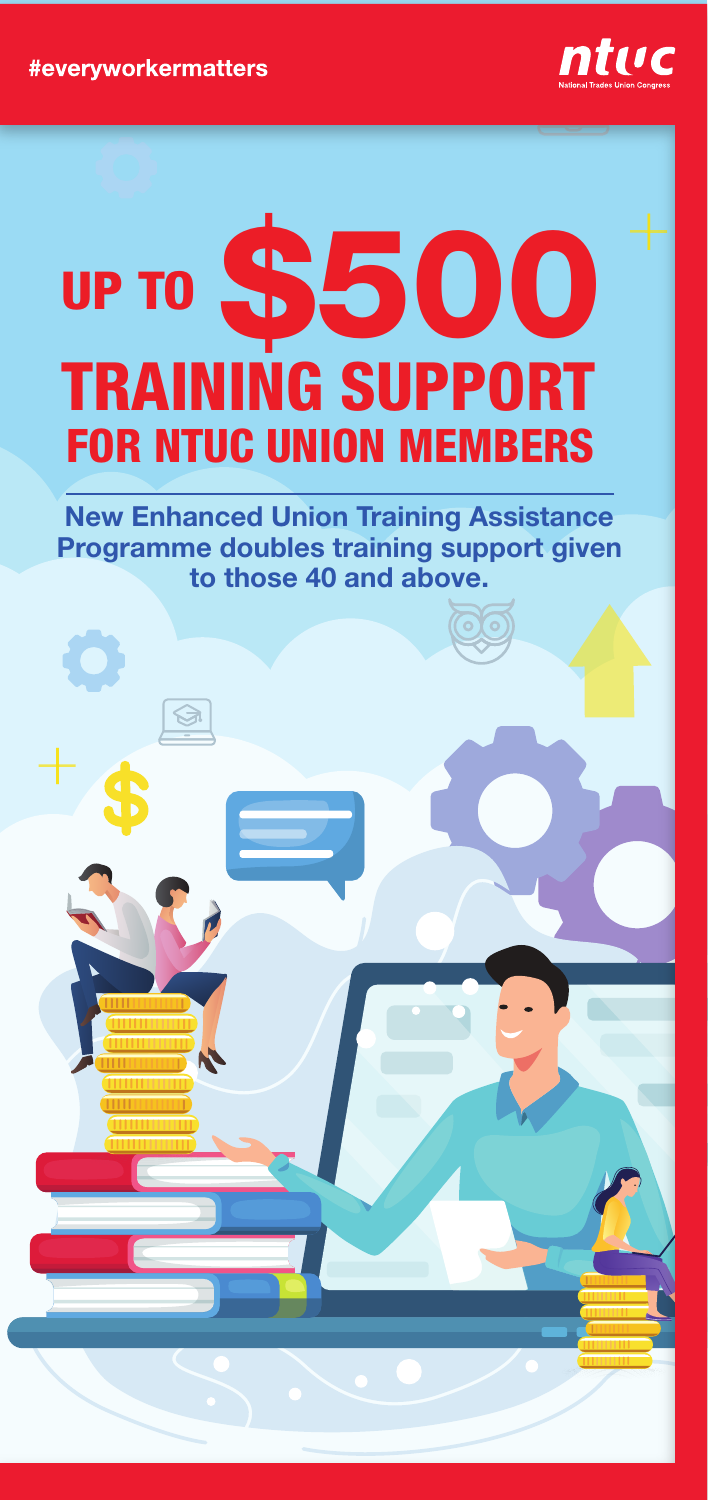# **UTAP Exclusive to derivers**

### **(Union Training Assistance Programme)**

Union Training Assistance Programme is an individual skills upgrading account specially for NTUC Union Members. To encourage skills upgrading, a training benefit of \$250 is given to each NTUC Union Member to help defray the cost of training.



#### **Enhanced UTAP NEW**

NTUC Union Members aged 40 and above will get an increase funding support from \$250 to \$500. This will apply from 1 July 2020 to 31 December 2022.



#### **Annual top-up**

Your UTAP amount will be automatically topped-up to the maximum amount of \$250/\$500 every calendar year. Unused subsidy for the previous year will not be rolled over to the next year.



#### **50% unfunded course fee support\*** Capped at \$250/\$500 per calendar year when you sign up for supported courses.



#### **Over 5,300 courses^**

UTAP can be used for over 5,300 supported courses. Visit **skillsupgrade.ntuc.org.sg** > "Skills Upgrade Available" > "Search Courses" to view course list.

#### **Easy to apply**

Sign up as a U Portal member on **skillsupgrade.ntuc.org.sg** to log in and apply for UTAP after the end of the course.

- \* Eligibility requirements apply. Unfunded course fee refers to the balance course fee payable after applicable government subsidy.
- ^ Before applying for UTAP, please ensure your training commences within the supported period. Application of UTAP on training that starts after the expiry date will be rejected.

## **SIGN UP FOR TRAINING TODAY!**

For the list of courses supported under UTAP, please scan the QR code or go to ntuc.co/utap2020

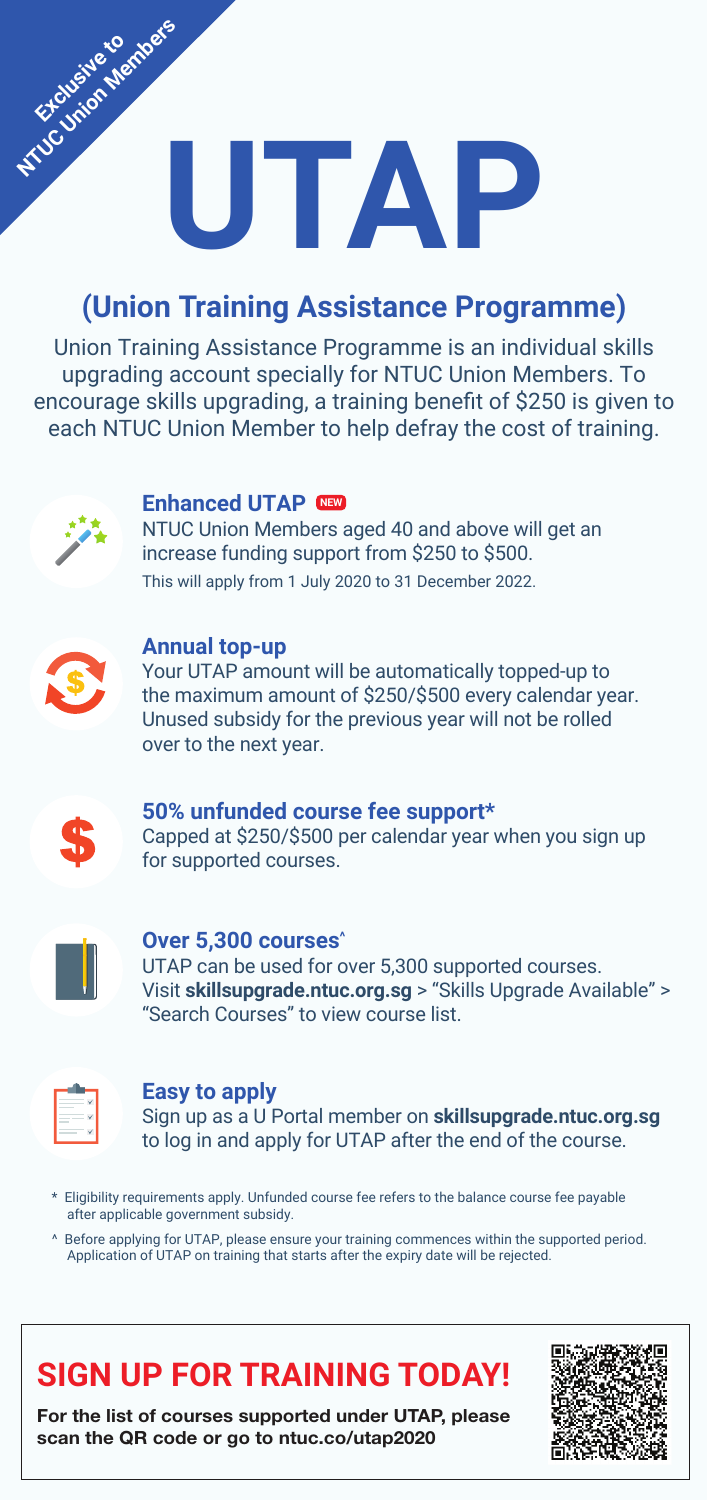## **Training Benefits At A Glance**



If you have yet to utilise your SkillsFuture Credit (SFC), you can get **up to \$2,000** to pay for your training!



#### **Specialised Industry Skills**

Documentation in Cloud Computing, Video and Editing in Marketing, Sales and Content or Radiation Oncology

#### **Tech Baseline Skills**

Design, Online Marketing, Social Media, Telecommunications, Drafting and Engineering Design Software, as well as Medical and Clinical Software

## Be prepared **for the future** in-demand skill sets! **with these**

#### **General Soft Skills**

Leadership, Communication, Negotiation, Creativity and Problem-Solving

#### **Business Skills**

Marketing, Project Management, Budgeting and Business Development.

#### **Tech Disruptive Skills**

Data Science, Natural Language Processing, Automation, Robotics, Cloud Computing and Cybersecurity

**Credit:** World Economic Forum's Jobs of Tomorrow: Mapping Opportunity in the New Economy report